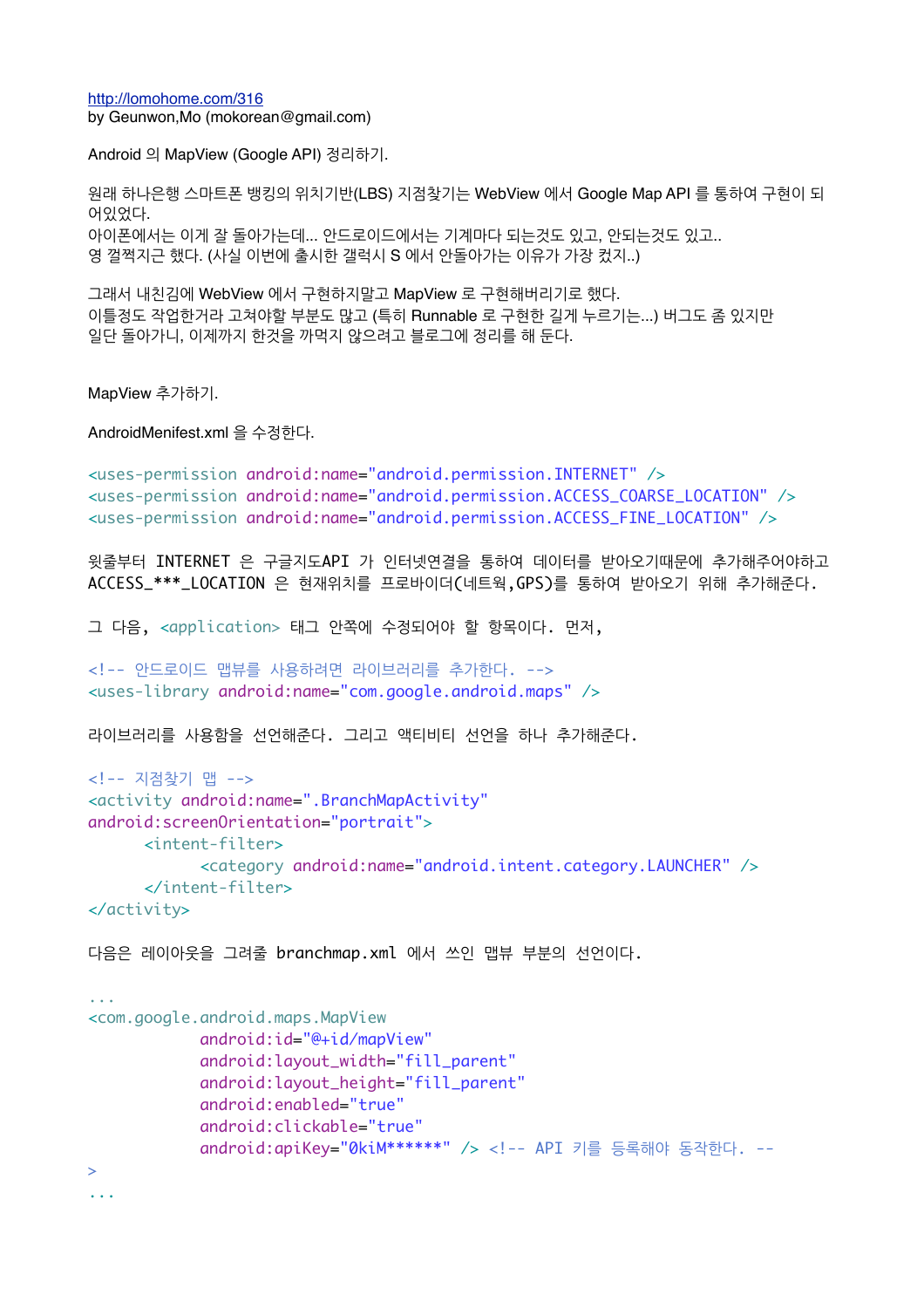위에서 쓰인 android:apiKey 는 각 개발머신에 따라 따로 받아서 적어넣어야한다. API Key 를 넣지않으면 동작은 하지만 지도데이터를 받아오지 않는다. 여기서 따로 설명은 하지 않고, 다음의 링크를 따라가면 MD5 값을 가지고 구글 API 키를 받아오는법이 잘 설명이 되어있다.

http://www.mobileplace.co.kr/1070

참고로 나는 맥을 사용해서 개발을 진행하였기때문에 다음의 명령어로 MD5키를 받아왔다.

keytool -list -alias androiddebugkey -keystore ~/.android/debug.keystore -storepass android -keypass android

받아온다음 Google Map API 사이트 (http://code.google.com/intl/ko-KR/android/maps-



api-signup.html)에서 API를 받아와서 XML 에 넣어주면 된다.

이제 맵뷰를 표시하는 핵심 클래스인 BranchMapActivity.java 의 내용중 맵뷰에 관련한 부분을 정리 해본다.

**public class** BranchMapActivity **extends** MapActivity {

맵을 표시하는 액티비티는 MapActivity 를 상속받아 구현한다.

다음은 전역변수로 사용되어진 변수 중, 지도의 표시에 관련한 변수들이다.

**private** MapView mapView; //맵뷰 객체 **private** List<Overlay> listOfOverlays; //맵에 표시된 오버레이(레이어)들을 가지고 있는 리스 트 **private** String bestProvider; //현재 위치값을 가져오기위한 프로바이더. (network, gps) **private** LocationManager locM; //위치 매니저 **private** LocationListener locL; //위치 리스너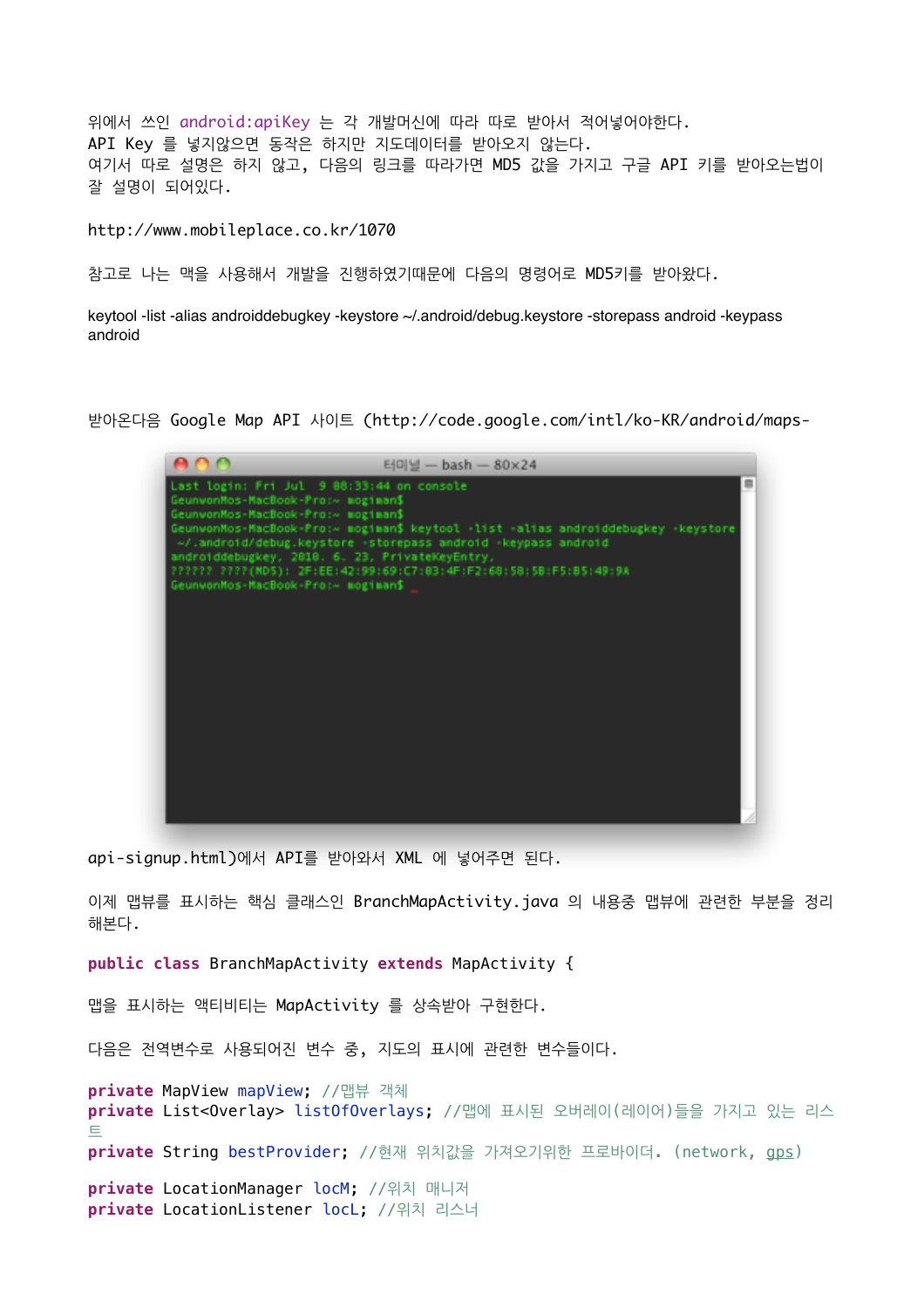```
private Location currentLocation; //현재 위치
private MapController mapController; //맵을 줌시키거나, 이동시키는데 사용될 컨트롤러
private LocationItemizedOverlay overlayHere; //현재위치 마커가 표시되어질 오버레이
private LocationItemizedOverlay overlayBranch; //지점위치 마커들이 표시되어질 오버레이
private List<BranchInfoDTO> brList; //지점리스트
다음은 onCreate 메소드에서 맵뷰에 관련한 부분이다.
@Override
protected void onCreate(Bundle savedInstanceState) {
     super.onCreate(savedInstanceState);
     ...
     setContentView(R.layout.branchmap); //맵액티비티 xml을 풀어헤친다.
     ...
     overlayHere = null;
     overlayBranch = null; //각 오버레이 초기화
     ...
     mapView = (MapView) findViewById(R.id.mapView); //맵뷰 객체를 가져온다.
     mapView.setBuiltInZoomControls(true); //줌인,줌아웃 컨트롤을 표시한다.
     mapController = mapView.getController(); //맵컨트롤러를 가져온다.
     mapController.setZoom(17); //초기 확대는 17정도로..
     //위치 매니저를 시스템으로부터 받아온다.
     locM = (LocationManager) getSystemService(Context.LOCATION_SERVICE);
     //사용가능한 적절한 프로바이더를 받아온다.
     //network (보통 3G망,Wifi AP 위치정보)또는 gps 둘중 하나로 설정된다.
     bestProvider = locM.getBestProvider(new Criteria(), true);
     //기기에 가지고 있는 마지막 위치정보로 현재위치를 초기 설정한다.
     currentLocation = locM.getLastKnownLocation(bestProvider);
     //위치 리스너 초기화
     locL = new MyLocationListener();
     //위치 매니저에 위치 리스너를 셋팅한다.
     //위치 리스너에서 10000ms (10초) 마다 100미터 이상 이동이 발견되면 업데이트를 하려한다.
     locM.requestLocationUpdates(bestProvider, 10000, 100, locL); 
     //처음에 한번 맵뷰에 그려준다.
     updateOverlay(currentLocation);
}
위에서 한번 언급된 MyLocationListener 는 액티비티 클래스안에 인너클래스로 구현한다.
리스너는 로케이션 매니저에 추가되어 GPS 나 네트워크로부터 위치정보 변경되는것을 감시하게 된다.
public class MyLocationListener implements LocationListener {
     @Override
     public void onLocationChanged(Location location) {
          //위치 이동이 발견되었을때 호출될 메소드.
          ! ! //위의 설정에서 10초마다 100미터 이상 이동이 발견되면 호출된다.
```
updateOverlay(location);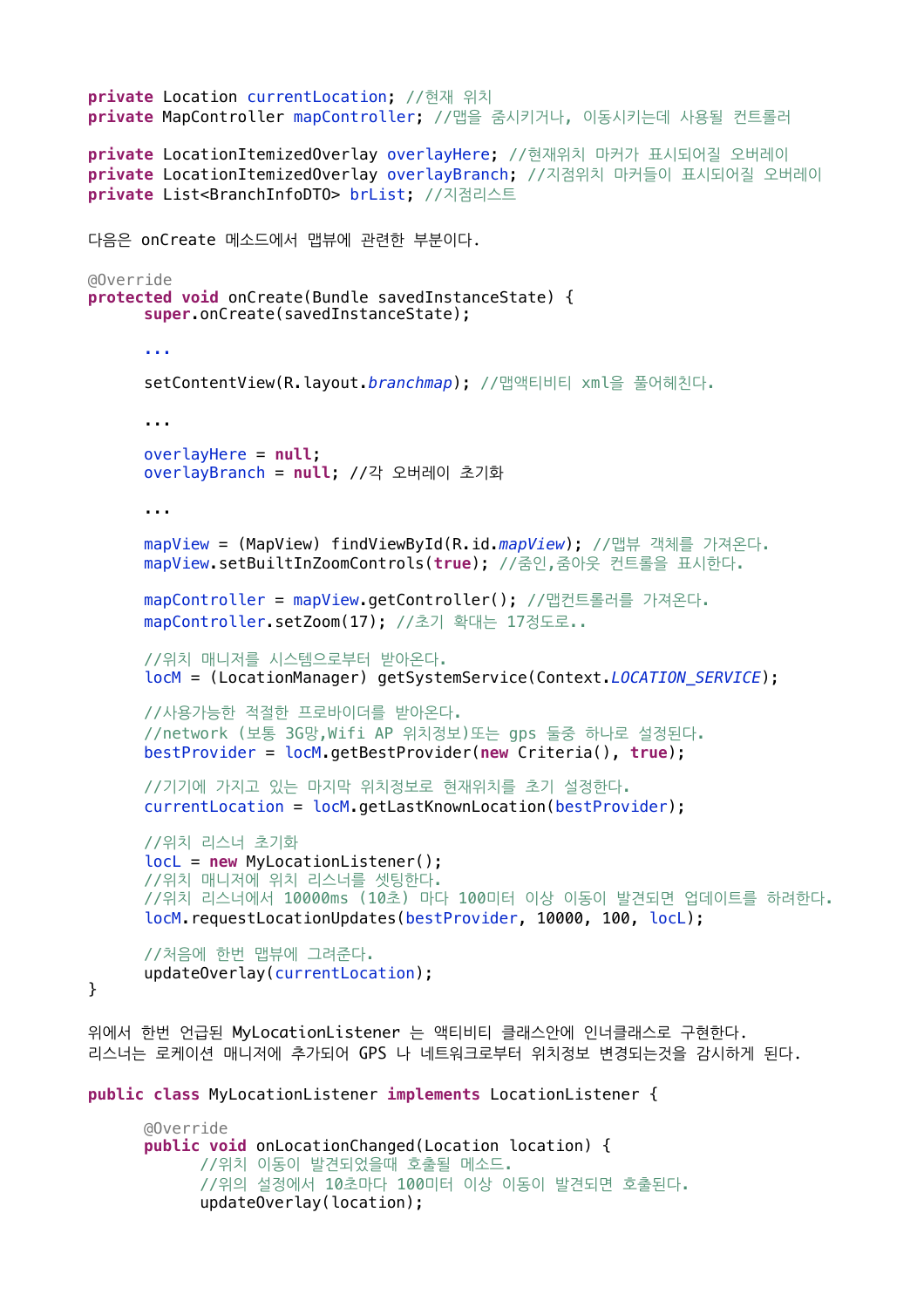```
}
@Override
public void onProviderDisabled(String provider) {
      Log.d(LOG_TAG, "GPS disabled : " + provider);
}
@Override
public void onProviderEnabled(String provider) {
      Log.d(LOG TAG, "GPS Enabled : " + provider);
}
@Override
public void onStatusChanged(String provider, int status, Bundle extras) {
      Log.d(LOG_TAG, "onStatusChanged : " + provider + " & status = "
                  + status):
}
```
}

다음은 내가 구현한 지도그려주기 액티비티의 꽃이라 할수 있는 updateOveray 메소드이다. 요청을 받으면 Location 객체 (위치)를 기준으로 현재위치 마커를 찍고, 지점리스트를 HttpClient 를 통하여 통신해서 받아온후 지점들의 마커를 표시하게 된다.

**protected void** updateOverlay(Location location) {

```
//기존에 화면에 찍어둔 오버레이 (마커들)을 싹 지운다.
     listOfOverlays = mapView.getOverlays(); //맵뷰에서 오버레이 리스트를 가져온다.
     if (listOfOverlays.size() > 0) {
           ! ! listOfOverlays.clear(); //오버레이가 있을때 싹 지워준다.
          Log.d(LOGTAG, "clear overlaps : " + listOfOverlays.size());} else {
          Log.d(LOG_TAG, "empty overlays");
     }
     //Location 객체를 가지고 GeoPoint 객체를 얻어내는 메소드
     GeoPoint geoPoint = getGeoPoint(location);
     //현재위치를 표시할 이미지
     Drawable marker;
     //실제 운영소스엔 분기하여 현재위치와 선택위치 이미지를 변경하게 되어있다.
     marker = getResources().getDrawable(R.drawable.icon_here);
     marker.setBounds(0, 0, marker.getIntrinsicWidth(), 
marker.getIntrinsicHeight());
     //LocationItemizedOverlay 를 이용하여 현재위치 마커를 찍을 오버레이를 생성한다.
     overlayHere = new LocationItemizedOverlay(marker);
     //touch event 의 null pointer 버그를 방지하기 위해 마커를 찍고 바로 populate 시켜
준다.
     overlayHere.mPopulate();
     //현재위치를 GeoCoder 를 이용하여 대략주소와 위,경도를 Toast 를 통하여 보여준다.
     String geoString = showNowHere(location.getLatitude(), 
location.getLongitude() , true);
     //현재위치 마커 정의
     OverlayItem overlayItem = new OverlayItem(geoPoint, "here", geoString);
     overlayHere.addOverlay(overlayItem); //현재위치 오버레이 리스트에 현재위치 마커를
넣는다.
     // 지점정보를 HTTP통신을 통해 서버에서 받아와서 전역변수인 brList (지점리스트)에 넣는다.
     // 성능을 고려하여 쓰레드로 구현이 되어있다.
```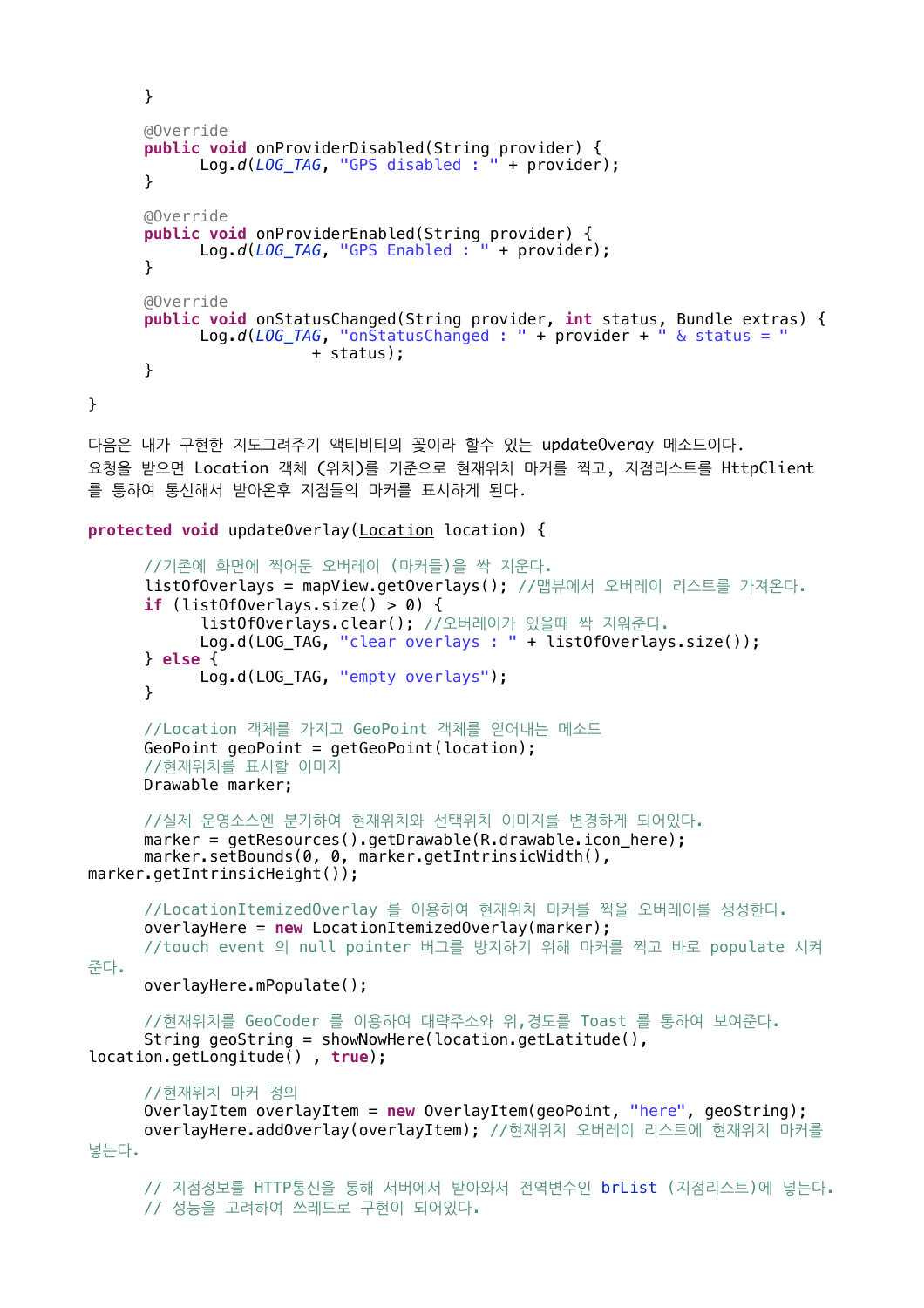```
// 고다음 지점리스트 오버레이에 넣고 화면에 찍어주는 메소드.
showBranchMarker(location.getLatitude(), location.getLongitude(),
           !!! this.searchType, SEARCH_RANGE);
```

```
// 맵뷰에서 터치이벤트를 받을 오버레이를 추가한다.
// 특정지점을 오래 눌렀을때 특정 지점 기준으로 재검색을 하기 위하여 터치이벤트를 받아와야한
```
다.

mapView.getOverlays().add(**new** MapTouchDetectorOverlay());

```
// 마지막으로 생성된 오버레이레이어를 맵뷰에 추가한다.
mapView.getOverlays().add(overlayHere);
mapView.getController().animateTo(geoPoint); //현재위치로 화면을 이동한다.
mapView.postInvalidate(); //맵뷰를 다시 그려준다.
```
}

조금 복잡하고 지저분하게 구성되어있어 퍼포먼스는 조금 떨어진다. 개선의 여지가 있다. 시간나면 수정해보자...

다음은 updateOverlay 메소드에서 사용되었던 getGeoPoint 메소드 전문이다.

```
private GeoPoint getGeoPoint(Location location) {
      if (location == null) {
            ! ! return null;
      }
      Double lat = location.getLatitude() * 1E6;
      Double lng = location.getLongitude() * 1E6;
      return new GeoPoint(lat.intValue(), lng.intValue());
}
```
별것 없다. 주의해야할점은 GeoPoint 객체는 위도, 경도 표시에 1E6 을 곱해줘야한다는것이다.

```
그리고 마커를 생성하고 오버레이에 표시, 그리고 마커를 눌렀을때 이벤트를 발생시키는 클래스이다.
인너클래스로 구현하였다.
```

```
protected class LocationItemizedOverlay extends
           ItemizedOverlay<OverlayItem> {
     private List<OverlayItem> overlays;
     public LocationItemizedOverlay(Drawable defaultMarker) { //오버레이 생성자
           //마커 이미지의 가운데 아랫부분이 마커에서 표시하는 포인트가 되게 하다.
           super(boundedCenterBottom(defaultMarker));overlays = new ArrayList<OverlayItem>();
     }
     @Override
     protected OverlayItem createItem(int i) {
           return overlays.get(i);
     }
     @Override
     public int size() {
           return overlays.size();
     }
     public void addOverlay(OverlayItem overlay) {
           overlays.add(overlay);
           ! ! //null pointer 버그때문에 오버레이 아이템 추가후 가능한 빨리 populate 해줘야한
다.
           populate();
```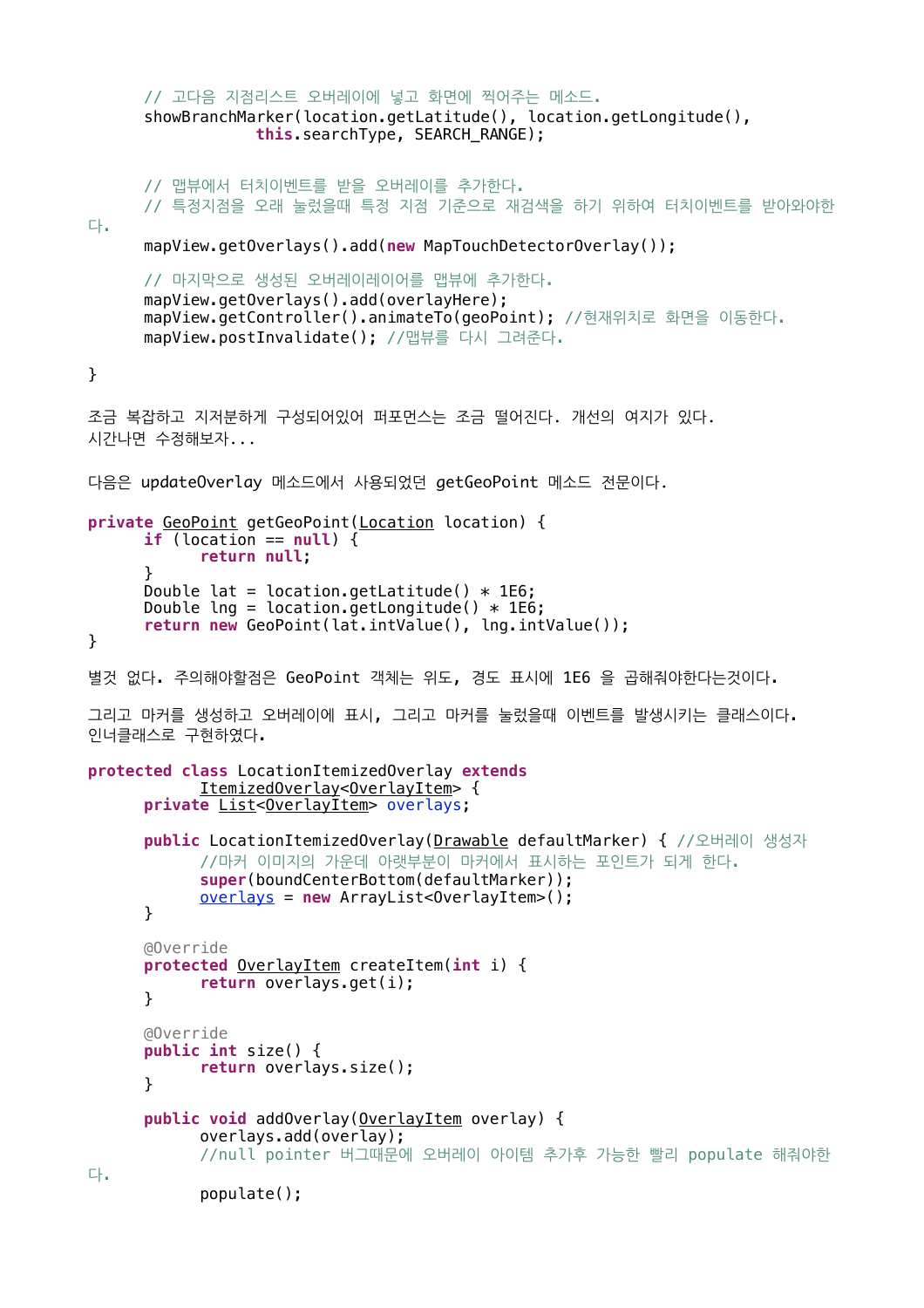```
}
     @Override
     protected boolean onTap(int index) {
          //마커를 눌렀을때 발생시킬 이벤트 메소드이다.
          if ("here".equals(overlays.get(index).getTitle())) {
               //현재 위치일 경우 간단한 토스트 메세지를 보여준다.
               Toast.makeText(getApplicationContext(),
                          overlays.get(index).getSnippet(),
Toast.LENGTH_SHORT)
                          .show():
          ! ! } else {
               //지점선택일 경우 다이얼로그를 통하여 지점정보를 보여준다.
               //'전화걸기' 버튼으로 지점으로 전화거는 기능도 추가되어있다.
               //맵뷰에 관련한 소스가 아니어서 이곳에서는 표시 하지 않는다.
!!! ...
! }
          ! ! return true;
     }
     //외부에서 마커의 populate 를 해주기 위한 메소드.
     public void mPopulate() {
          populate();
     }
}
지점 정보를 HTTP 통신을 통해 가져오는 메소드이다.
HTTP 통신시 랙현상을 없애기위해 쓰레드로 구현을 해봤다.
근데 스레드가 생각한대로 동작하진 않는것 같다. 잘못쓰고 있는것일까... -_-
private void showBranchMarker(Double lat, Double lng, String searchType,
          String searchRange) {
     GetMapDataThread excuteThread = new GetMapDataThread(getMapdataHandler,
               lat, lng, searchType, searchRange);
     excuteThread.start();
}
실제 HTTP통신을 하는 클래스를 호출하는 쓰레드이다.
HTTP 통신 부분은 지도표시와 상관이 없기때문에 여기서 소스를 게시하지는 않는다.
다만 기존에 HTTPConnection 으로 구현되어있던 HTTP 통신을 HTTPClient 로 변경하니까
```
**private class** GetMapDataThread **extends** Thread { **private** Handler tHandler; **private** Double lat, lng; **private** String searchType; **private** String searchRange; **public** GetMapDataThread(Handler tHandler) { ! ! **this**.tHandler = tHandler; } **public** GetMapDataThread(Handler tHandler, Double lat, Double lng, String searhType, String searchRange) {

퍼포먼스도 훨신 좋아지고 불필요한 커넥션을 줄일수 있었다.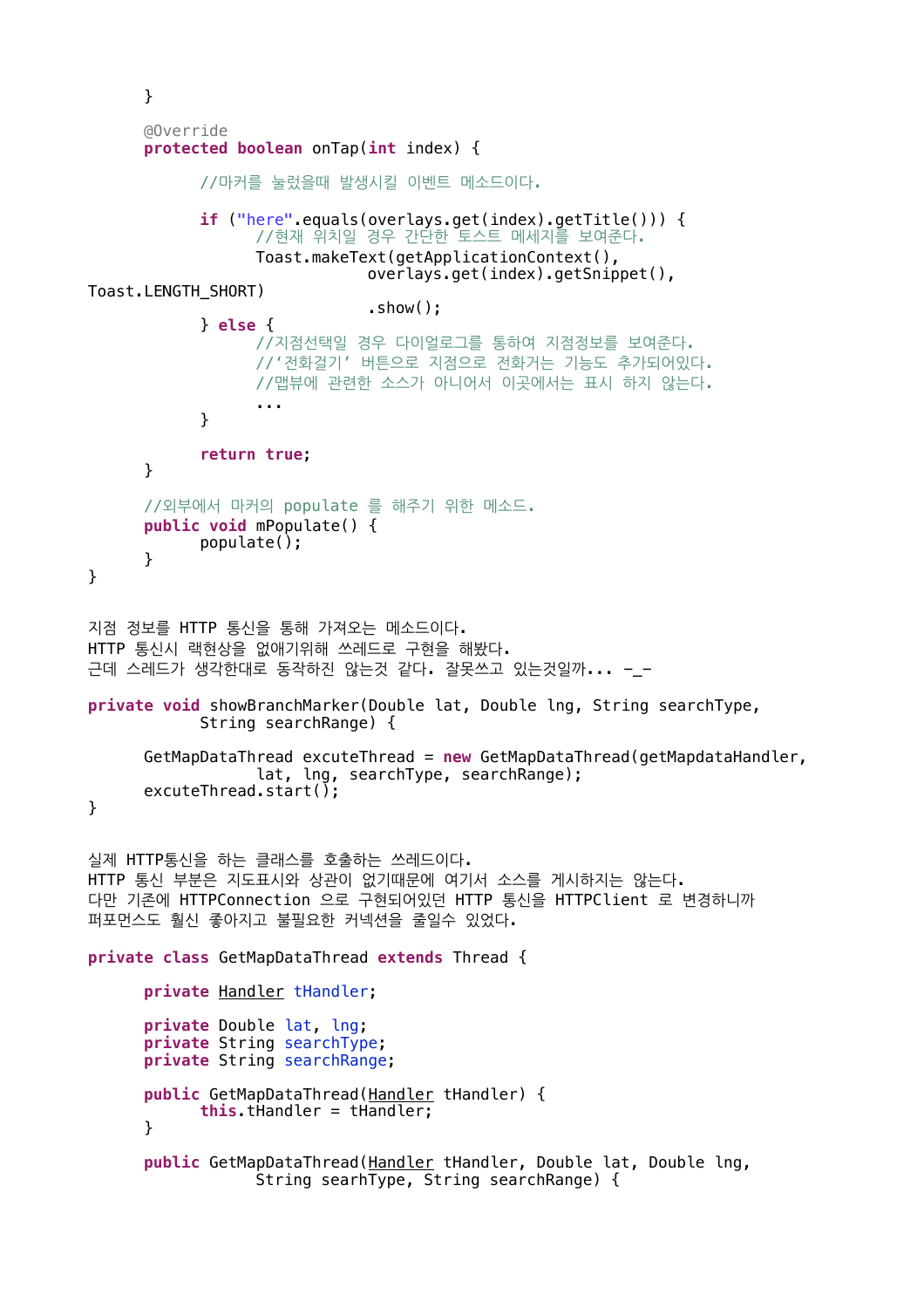```
! ! this(tHandler); //스레드 처리 완료후 지도에 가져온 지점정보를 가지고 마커를 찍
어줄 핸들러
           ! ! this.lat = lat; //위도
           ! ! this.lng = lng; //경도
           ! ! this.searchType = searhType; //검색조건 (0 : 지점, 1: ATM)
           ! ! this.searchRange = searchRange; //검색범위 단위는 m(미터)이다.
     }
     @Override
     public void run() { //스레드 실행~
           Bundle bundle = new Bundle();
           ! ! try {
                //전역변수로 선언한 지점 리스트를 준비한다. BranchInfoDTO 는 도메인이다.
                brList = new ArrayList<BranchInfoDTO>();
                brList = gdA.getMapData(lat.toString(), lng.toString(),
{\sf searchType}, searchRange);
!!! //gdA 클래스는 HTTP 통신을 해서 지점정보를 가져오는 클래스이다.
                //여기서는 설명하지 않았다. onCreate 에서 생성했다.
                !!! bundle.putBoolean("SUCCESS_KEY", true); //성공하면 번들에 성공메세
지 셋팅
           ! ! } catch (Exception e) {
!!! ...
                !!! bundle.putBoolean("SUCCESS_KEY", false); //실패하면 false 이다.
                // ignore
           ! ! } finally {
                !!! try {
                      Message msg = tHandler.obtainMessage();
                      msg.setData(bundle);
                      tHandler.sendMessage(msg); //핸들러에 메세지를 보낸다.
                      \text{interrupt}();
                !!! } catch (Exception e) {
                }<br>}   // ignore
!!! }
! }
     }
}
스레드에서 HTTP 통신을 통하여 가져온 지점정보를 가지고 지도에 지점 마커들을 찍어주고 오버레이에 추
가하는 해들러이다.
final Handler getMapdataHandler = new Handler() {
     public void handleMessage(Message msg) {
           ! ! if (msg.getData().getBoolean("SUCCESS_KEY")) { // HTTP 통신이 성공적으
```

```
로 이루어졌을때.
```
// draw branches Drawable branchMarker;

```
int markerType = 0;
```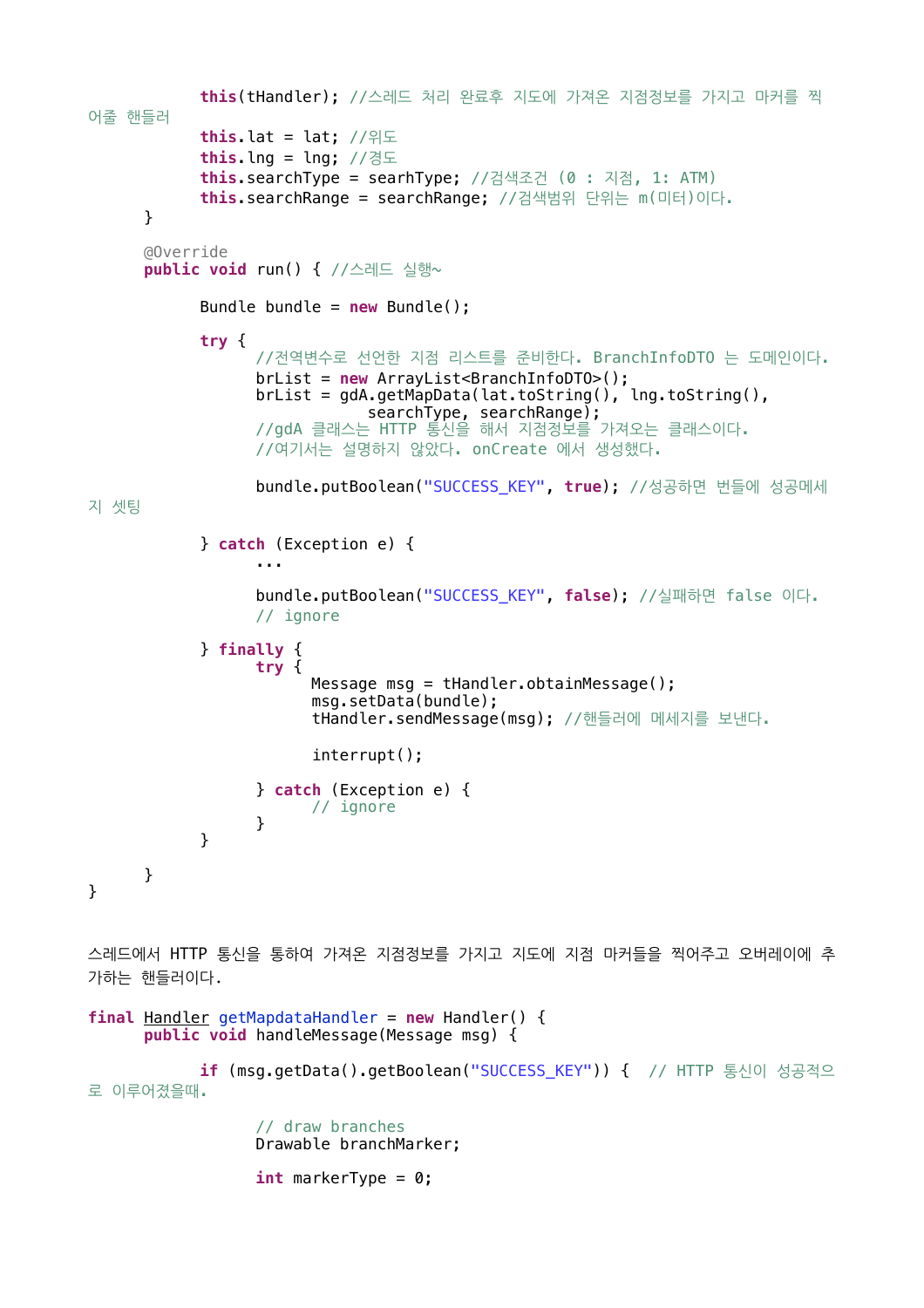!!! **if** ("0".equals(searchType)) { //검색조건에따라 마커이미지를 지점,ATM 중에 선택  $marketType = R.drawable.icon_branch;$  $\}$  **else if** ("1" equals(searchType))  $\left[\frac{1}{2}\right]$ markerType = R.drawable.icon\_atm;<br>} !!! } branchMarker = getResources().getDrawable(markerType); ! ! ! branchMarker.setBounds(0, 0, branchMarker.getIntrinsicWidth(), branchMarker.getIntrinsicHeight()); Double lat, lng; //지점 마커들을 그려줄 오버레이를 준비한다.  $overlayBranch = new LocationItemizedOverlay(branchMarker);$ overlayBranch.mPopulate(); StringBuilder sb; //반복문을 돌면서 마커들을 오버레이에 추가한다. //나중에 마커를 눌렀을때 다이얼로그에 지점 정보를 보여주기위해 스니펫에 몋가 지 정보를 //string 으로 전달한다. !!! **for** (BranchInfoDTO d : brList) {  $lat = Double.parseDouble(d.getYCord()) * 1E6;$  $lnq = Double.parseDouble(d.getXCord()) * 1E6;$ GeoPoint branchGeoPoint = **new** GeoPoint(lat.intValue(), lng.intValue());  $sb = new StringBuilder()$ ; sb.append(d.getBussBrNm()).append(";") .append(d.getBussBrTelNo()).append(";") .append(d.getBussBrAdr()).append(";") .append(d.getTrscDrtm()).append(";") .append(d.getBussBrAdr2()); // Create new overlay with marker at geoPoint OverlayItem overlayItem = **new** OverlayItem (branchGeoPoint, "branch", sb.toString()); !!!! overlayBranch.addOverlay(overlayItem); !!! } ! } //마커 찍은것이 없으면 오류 메세지를 토스트로 보여준다.  $if$  (overlayBranch.size() < 1){ Toast.makeText(getApplicationContext(), "검색결과가 없거나 통신장애 입니다.\n'메뉴'버튼을 눌 러 조건을 변경하여 다시 검색해 주세요.",  $\begin{array}{ccc} \texttt{Toast.LENGTH\_LONG)} \ . \ \texttt{show()} \ ; \ \end{array}$ ! } //지점 오버레이를 맵뷰 오버레이에 최종적으로 추가해준다. if (overlayBranch != null) { mapView.getOverlays().add(overlayBranch);  $\text{mapView.postInvalidate}$  ); ! } }; };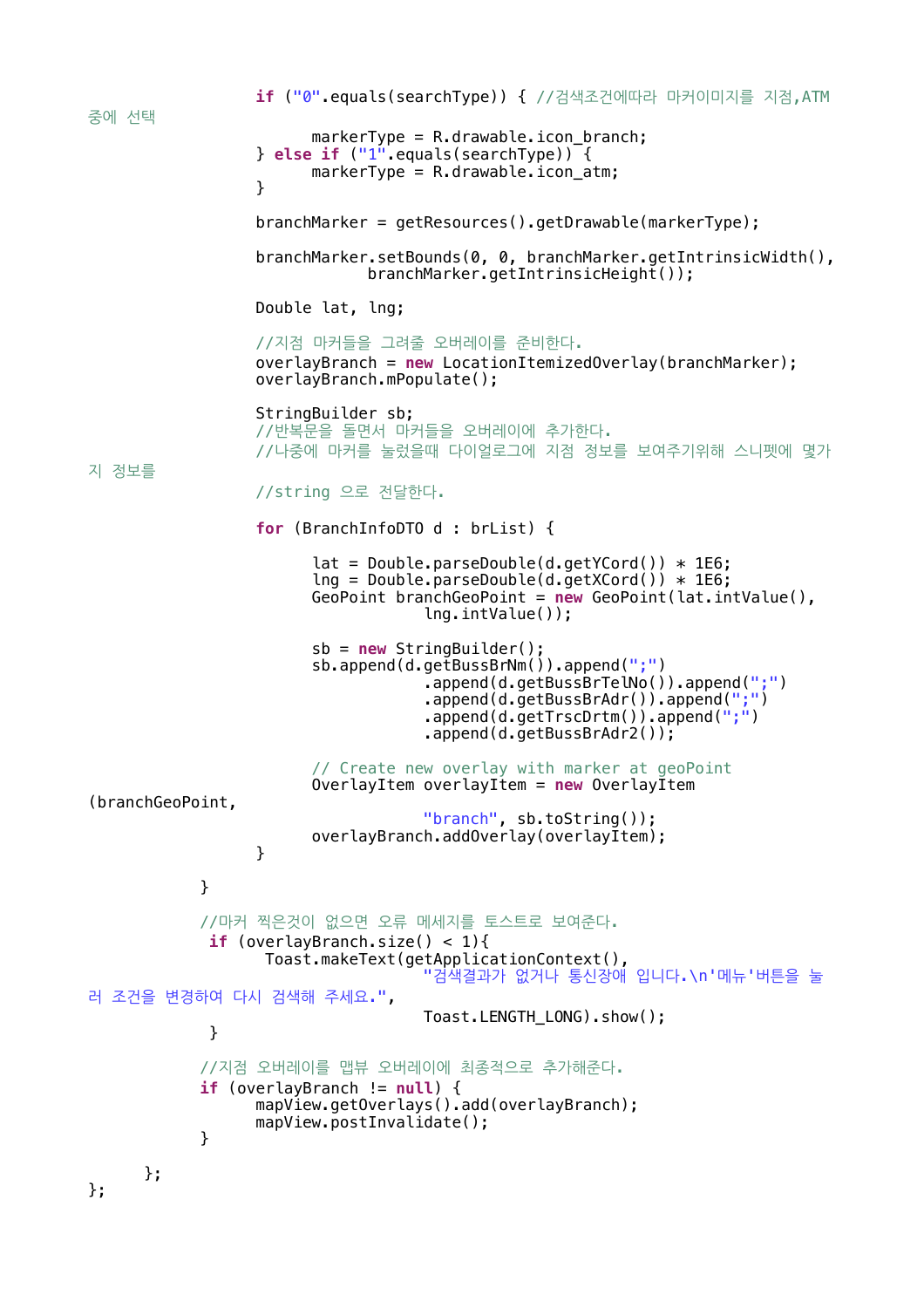```
토스트 메세지로 현재 주소와 위도,경도를 잠시 표시해주는 메소드.
private String showNowHere(double lat, double lng , boolean showOption){
      StringBuilder geoString = new StringBuilder();
      try {
           Geocoder goecoder = new Geocoder(getApplicationContext(),
                       Locale.getDefault();
           Address adr = qoecoder.getFromLocation(lat,\ln q, 1).get(0);
           if (adr.getLocality() != null) geoString.append(adr.getLocality
()).append(" " );
           if (adr.getThoroughfare() != null) geoString.append
(adr.getThoroughfare());
           if<sup>'</sup>(!"".equals(geoString.toString())) geoString.append("\n\n");
      } catch (Exception e) { }
     geoString.append("위도 : ").append(lat).append(" ,경도 : ").append(lng);
      if (showOption){
           Toast.makeText(getApplicationContext(), geoString.toString(),
                       Toast.LENGTH_SHORT).show();
      }
      return geoString.toString();
}
캡춰 화면에서 '서울특별시 신천동'과 위,경도가 떠있는 토스트이다.
```

```
그런데 '송파구' 를 어떻게 가져오는지 모르겠다 -_-;;
```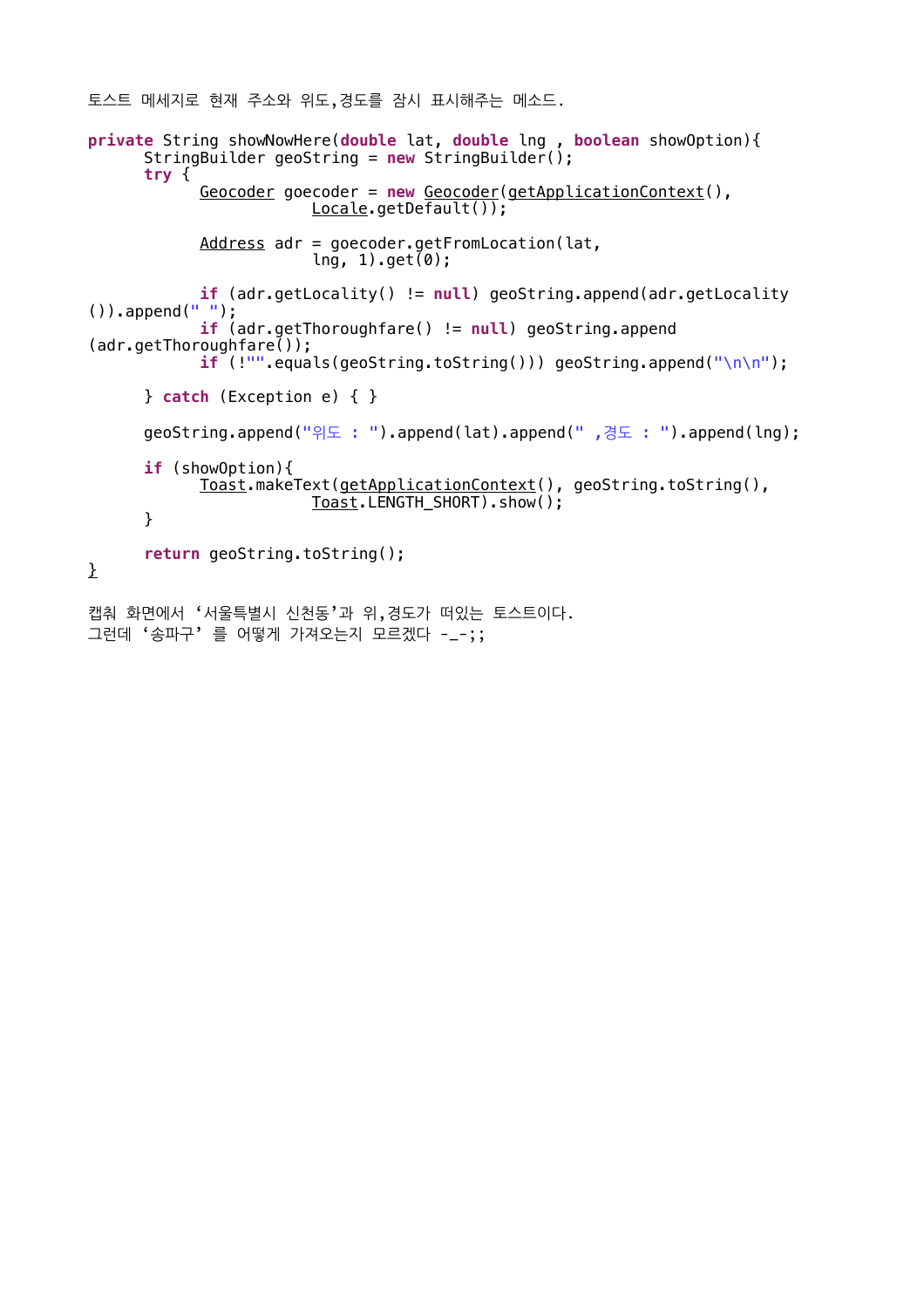

이 다음은 화면에서 터치 이벤트를 받아올 오버레이이다. 맵뷰에서 특정지점을 누르고 있으면 현재위치가 아닌 특정지점을 기준으로 지점정보를 검색해오려고 만든 오버레이인데 길게 누르는 이벤트를 받아오는 방식이 좀 어거지이다. 분명 이부분은 개선이 되어야 할것이다.

**public class** MapTouchDetectorOverlay **extends** Overlay **implements** OnGestureListener { **private** GestureDetector gestureDetector;

//onTouchEvent 의 ACTION\_DOWN 등을 가지고 직접 처리 하지 않고 //제스처들을 쉽게 캐치할수있는 리스너이다. **private** OnGestureListener onGestureListener;

**private static final long** *LOOOOONG\_PRESS\_MILLI\_SEC* = 1500; // 1.5초정도를 길 게누름으로 인식한다.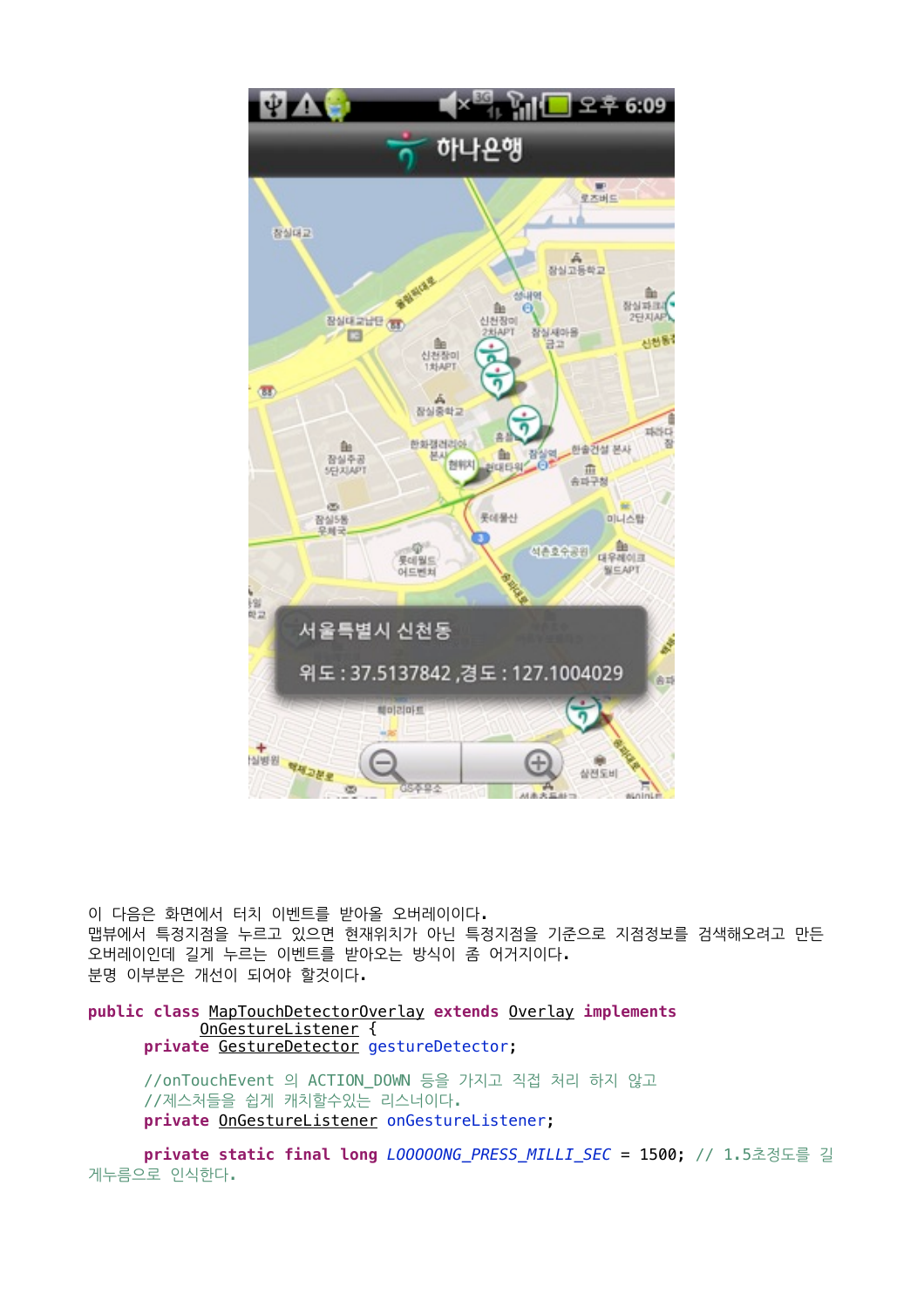```
// for touch timer
      private Handler mHandler;
      private long touchStartTime;
      private long longPressTime;
     private MotionEvent globalEvent;
      //생성자
     public MapTouchDetectorOverlay() {
           ! ! gestureDetector = new GestureDetector(this);
           init();
      }
      public MapTouchDetectorOverlay(OnGestureListener onGestureListener) {
           ! ! this();
           setOnGestureListener(onGestureListener);
           init();
      }
      //생성자들이 호출할 초기화 함수
     private void init() {
           mHandler = new Handler();
           ! ! globalEvent = null;
      }
     //길게누름을 감지할 스레드
     private Runnable looongPressDetector = new Runnable() {
           public void run() {
                 //화면을 누르고 있던 시간
                 long touchHoldTime = longPressTime - touchStartTime;
                 if (qlobalEvent != null!!!!! && (touchHoldTime > (LOOOOONG_PRESS_MILLI_SEC - 
200))) { //조건중에 200ms 를 빼고 검사하는것은 기기마다 성능이 달라서 약간의 여유를 준것이다.
                       Log.d(LOG TAG, "loooooong press detected!");
                       float x = q lobal Event.getX();
                       float y = globalEvent.getY(); //화면에서 눌려있던 지점을 받아
온다.
                       !!!! GeoPoint p = mapView.getProjection().fromPixels((int) x,
                                   (int) y); //눌려있던 지점을 위도 경도로 바꿔준다.
                       Location selectedLocation = new Location
(currentLocation);
                       selectedLocation.setLatitude((p.getLatitudeE6() / 1E6));
                       selectedLocation.setLongitude((p.getLongitudeE6() / 
1E6));
                       currentLocation = selectedLocation;1ocM. removeUpdates(locL); //현재위치 리스너를 잠시 없애버린다.
                       udateOverlay(currentLocation); //지점 재검색 및 마커 다시 표
시
                       showNowHere((p.getLatitudeE6() / 1E6),
(p.getLongitudeE6() / 1E6) , true);
!!! }
! }
     };
     @Override
      public boolean onTouchEvent(MotionEvent event, MapView mapView) {
! ! if (gestureDetector.onTouchEvent(event)) {
                 !!! return true;
! }
```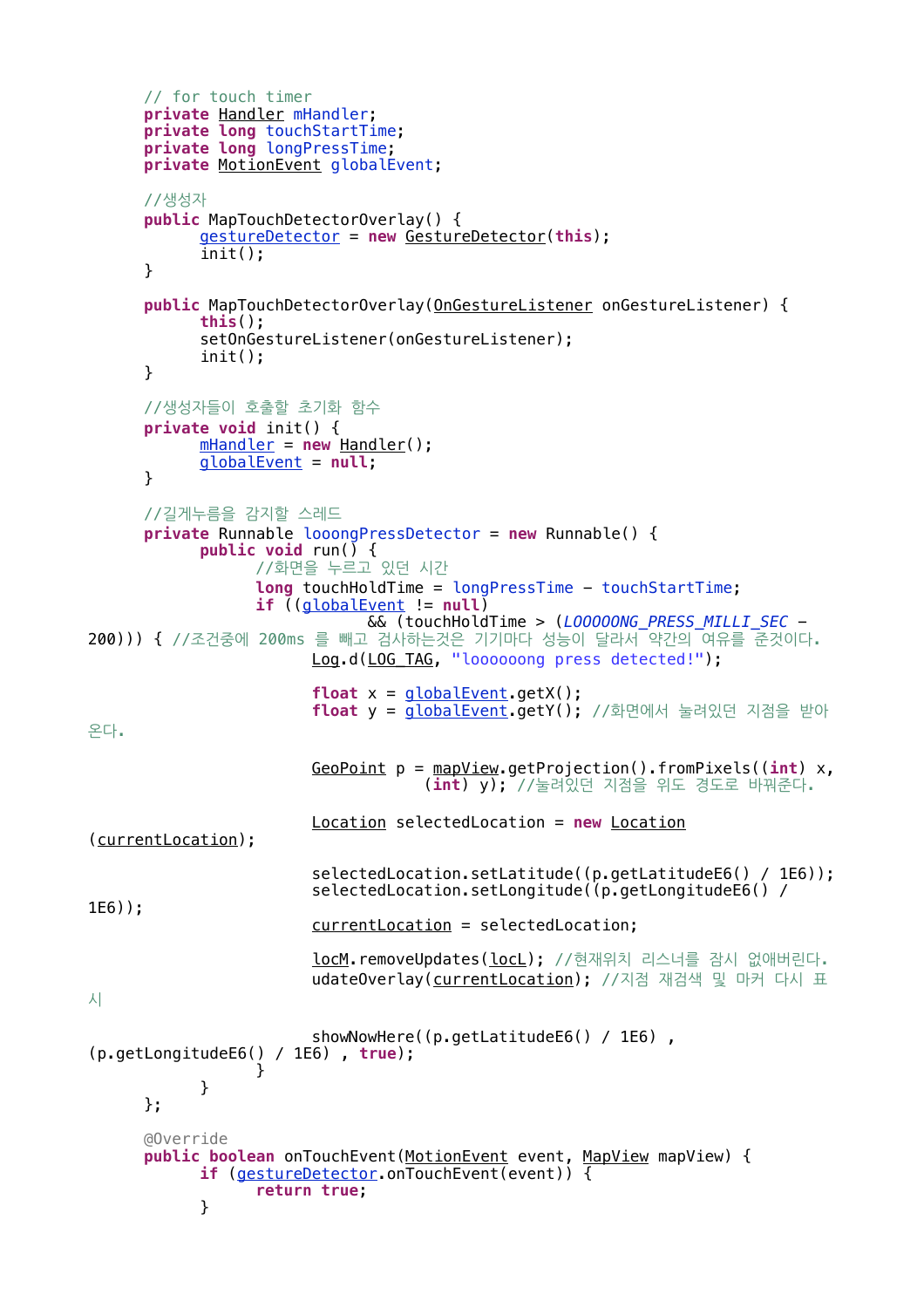```
onLongPress(event);
           ! ! return false;
      }
     @Override
     public boolean onDown(MotionEvent e) {
           ! ! if (onGestureListener != null) {
                 !!! return onGestureListener.onDown(e);
           ! ! } else {
                 // start timer
                 !!! touchStartTime = System.currentTimeMillis();
                 mHandler.postDelayed(looongPressDetector,
                             !!!!! LOOOOONG_PRESS_MILLI_SEC);
                 !!! //1.5초 있다가 길게누름을 체크해본다.
! }
           ! ! return false;
      }
     @Override
     public boolean onFling(MotionEvent e1, MotionEvent e2, float velocityX,
                 float velocityY) {
           ! ! if (onGestureListener != null) {
                 return onGestureListener.onFling(e1, e2, velocityX,
velocityY);
! }
           ! ! return false;
      }
     @Override
     public void onLongPress(MotionEvent e) {
           ! ! if (onGestureListener != null) {
           onGestureListener.onLongPress(e);
! }
           ! ! //화면을 누르고 있으면 onLongPress 가 호출되는데 호출될때마다 체크할 시간을 변수
에 넣는다.
           ! ! //이부분이 퍼포먼스 하락에 영향을 줄 것 같다.
           globalEvent = e;
           longPressTime = System.currentTimeMilis();
      }
     @Override
     public boolean onScroll(MotionEvent e1, MotionEvent e2,
!!! float distanceX, float distanceY) {
! ! if (onGestureListener != null) {
                 onGestureListener.onScroll(e1, e2, distanceX, distanceY);
! }
           ! ! return false;
      }
     @Override
     public void onShowPress(MotionEvent e) {
           ! ! if (onGestureListener != null) {
           onGestureListener.onShowPress(e);<br>}
! }
      }
     @Override
     public boolean onSingleTapUp(MotionEvent e) {
           ! ! if (onGestureListener != null) {
           onGestureListener.onSingleTapUp(e);
! }
```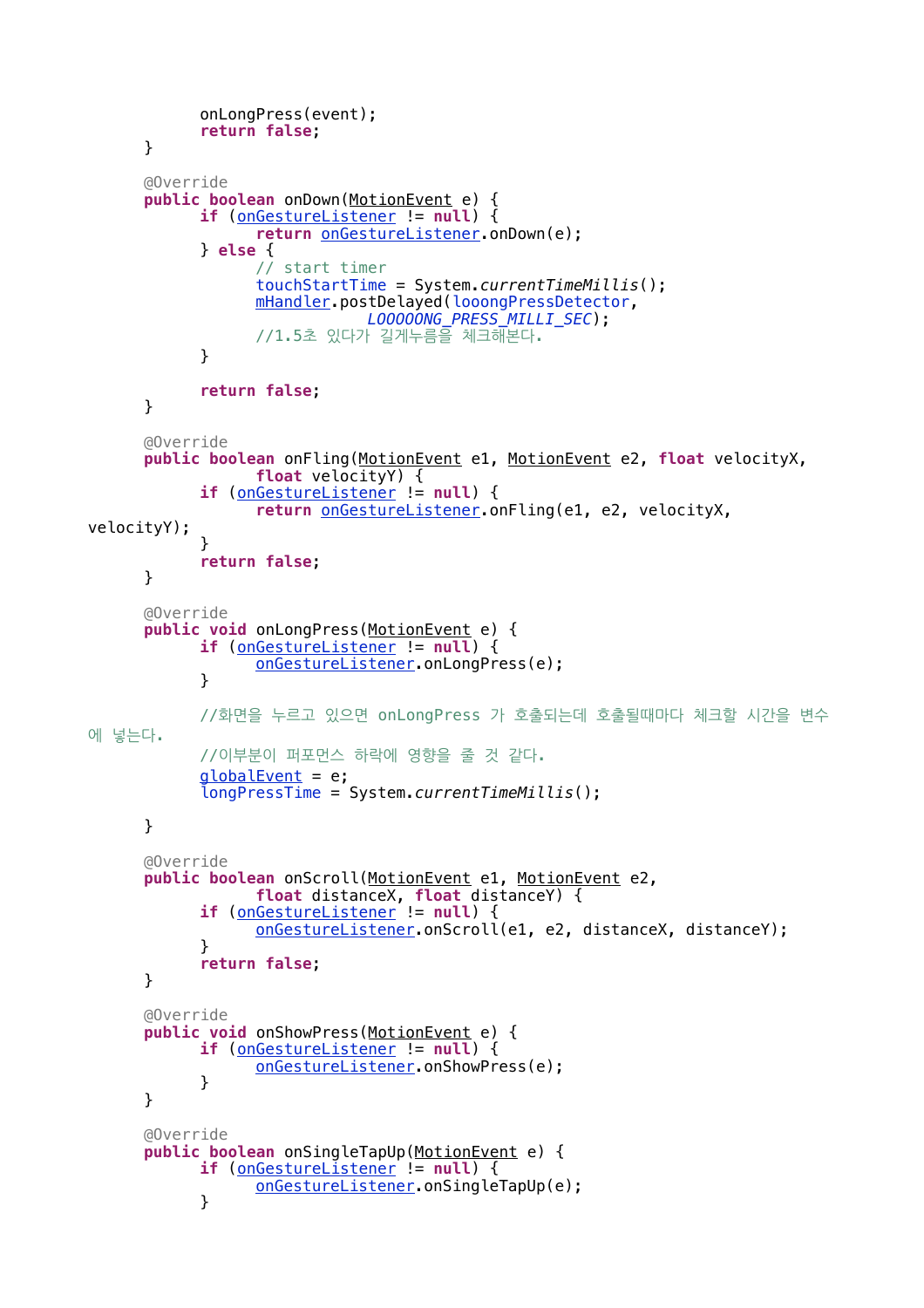```
! ! return false;
}
public boolean isLongpressEnabled() {
      return gestureDetector.isLongpressEnabled();
}
public void setIsLongpressEnabled(boolean isLongpressEnabled) {
      gestureDetector.setIsLongpressEnabled(isLongpressEnabled);
}
public OnGestureListener getOnGestureListener() {
      return onGestureListener;
}
public void setOnGestureListener(OnGestureListener onGestureListener) {
      ! ! this.onGestureListener = onGestureListener;
}
```
완성된 지점찾기의 동작모습. 액티비티를 실행하게 되면 다음과 같이 작동한다.

}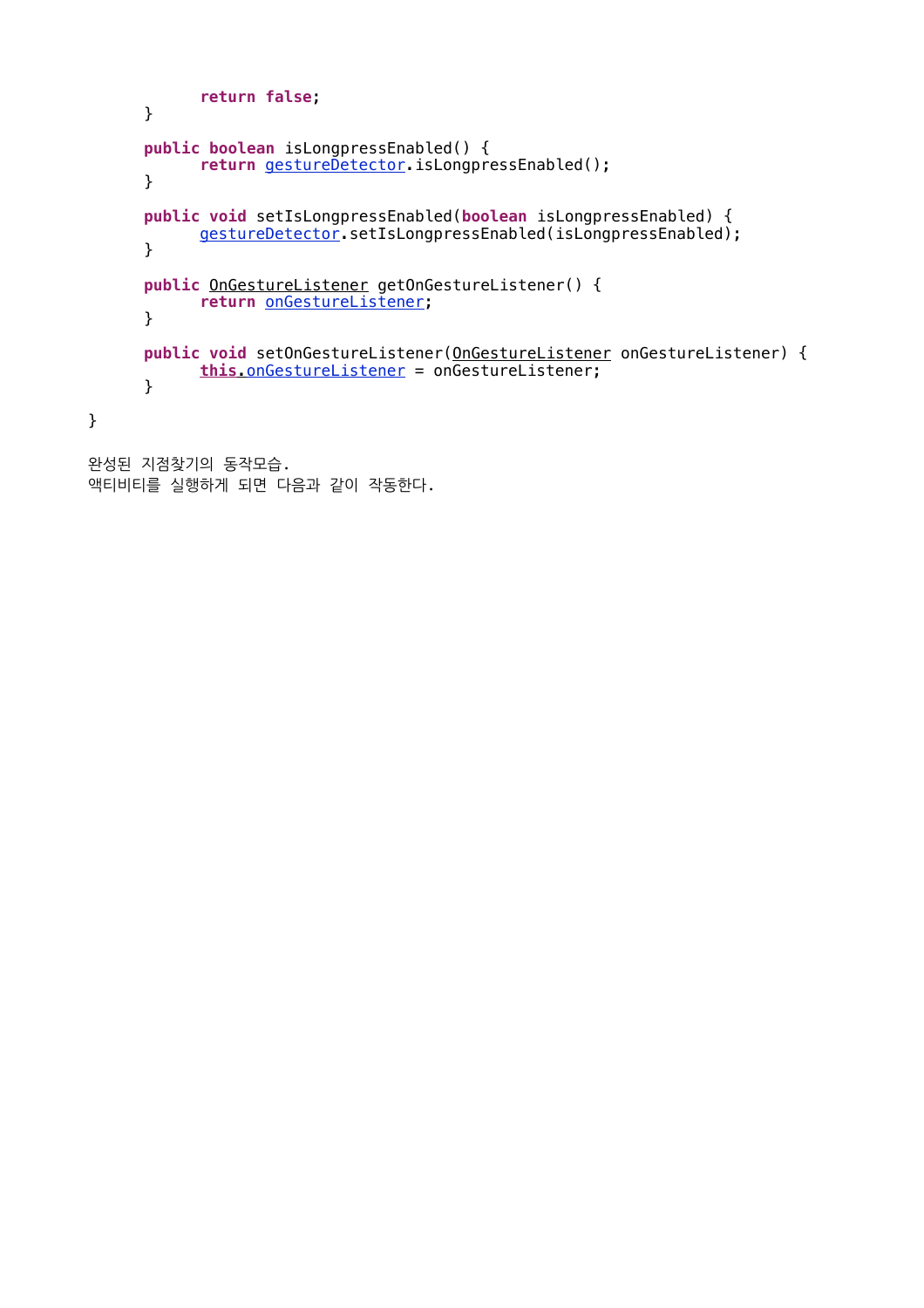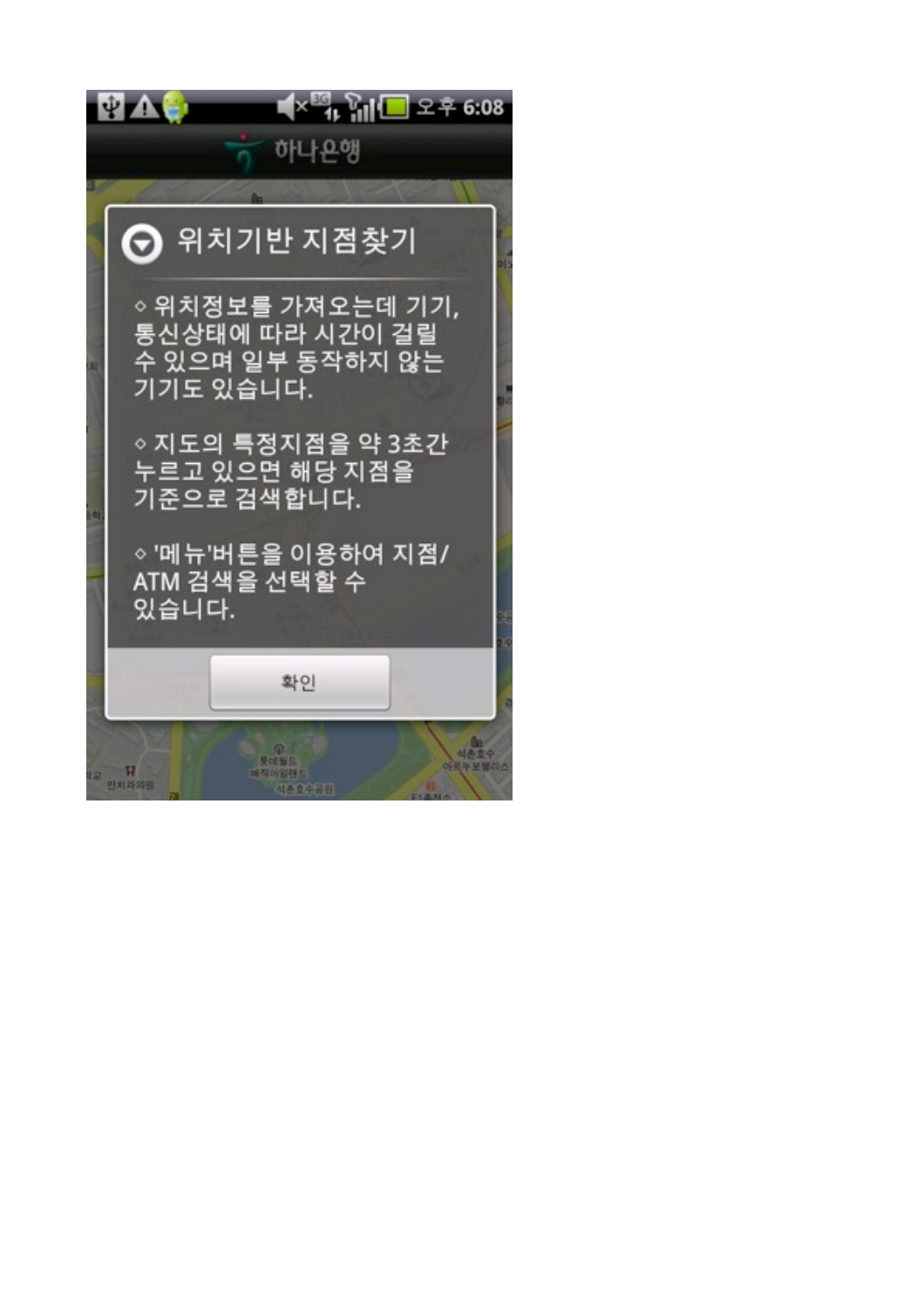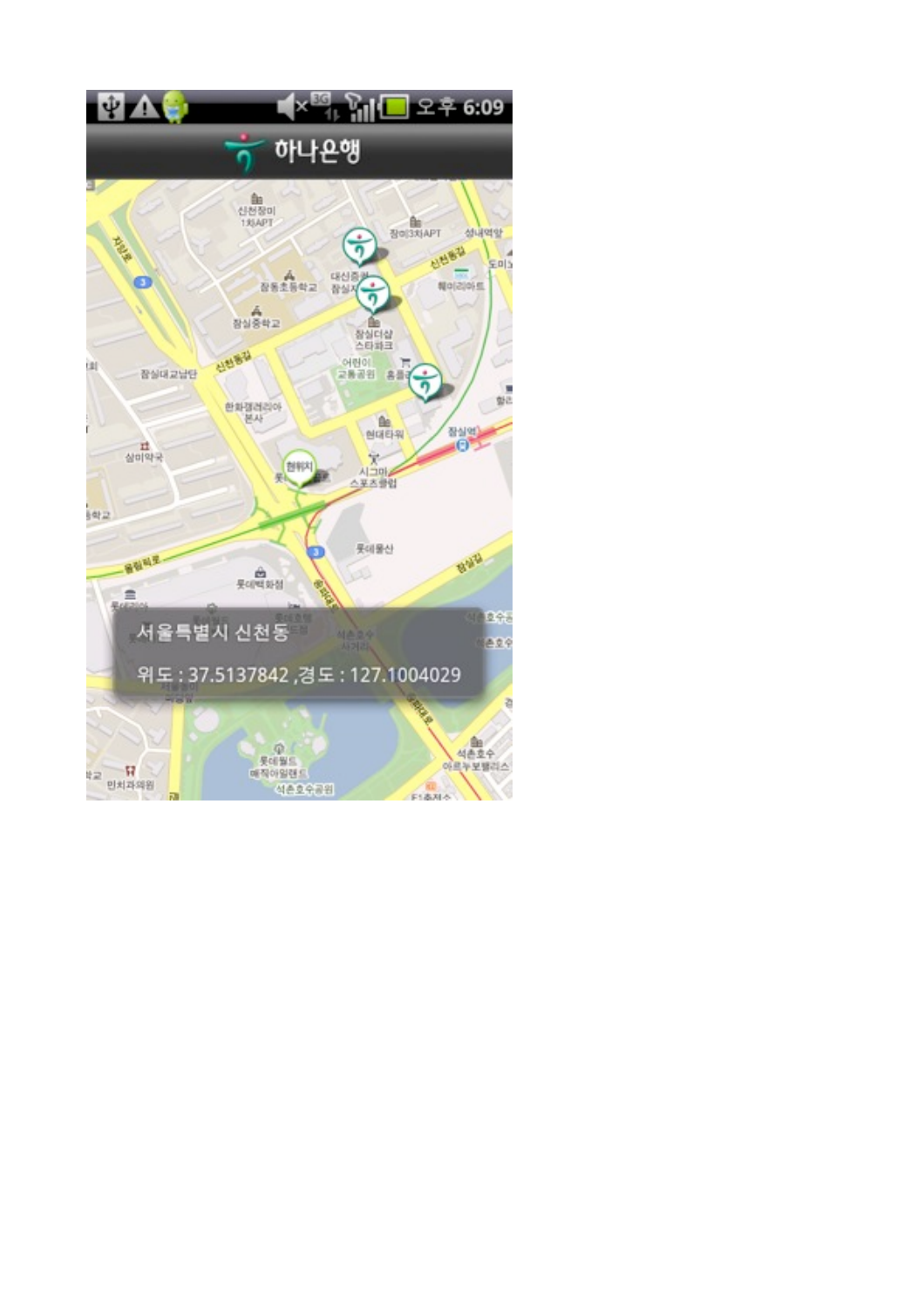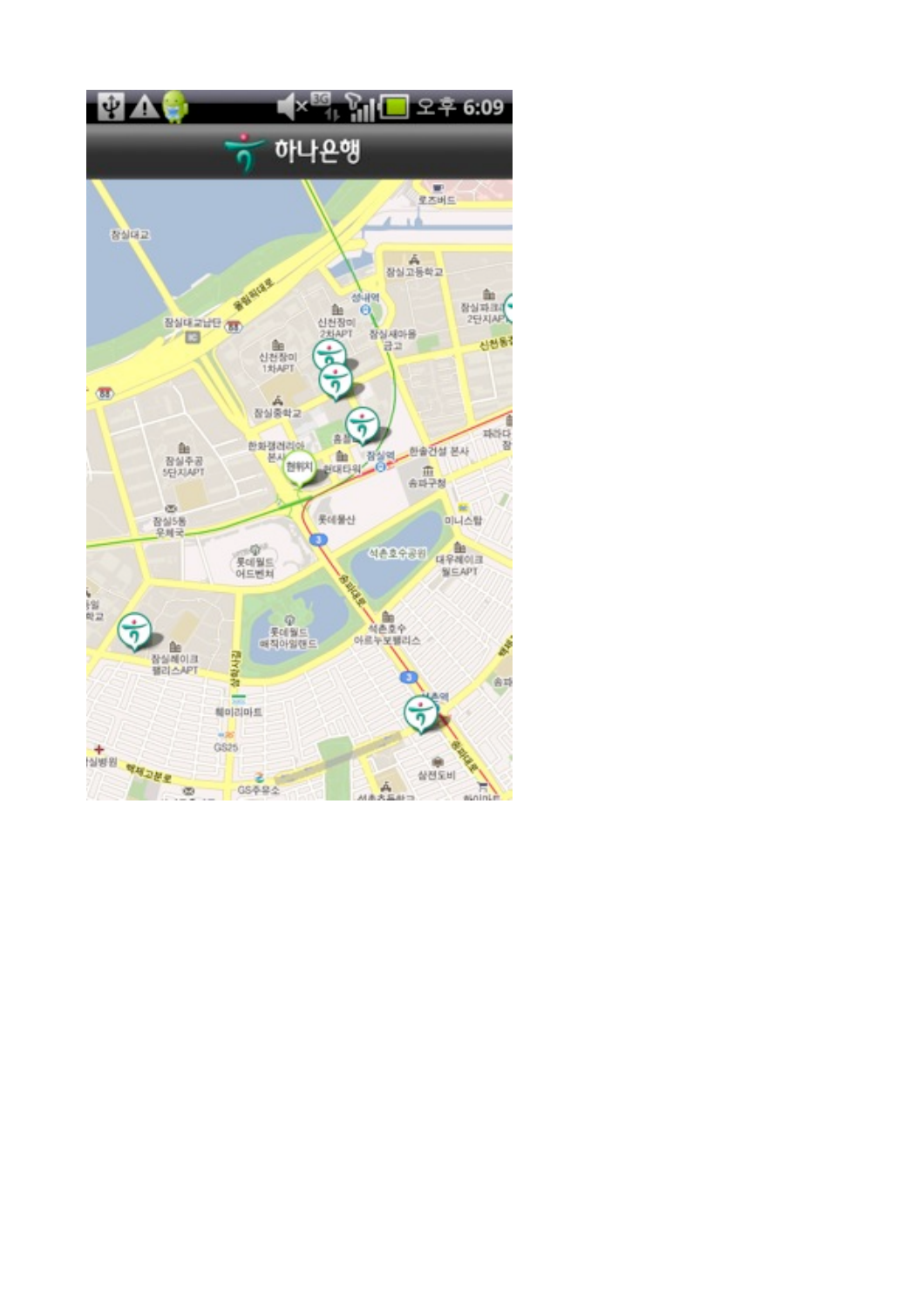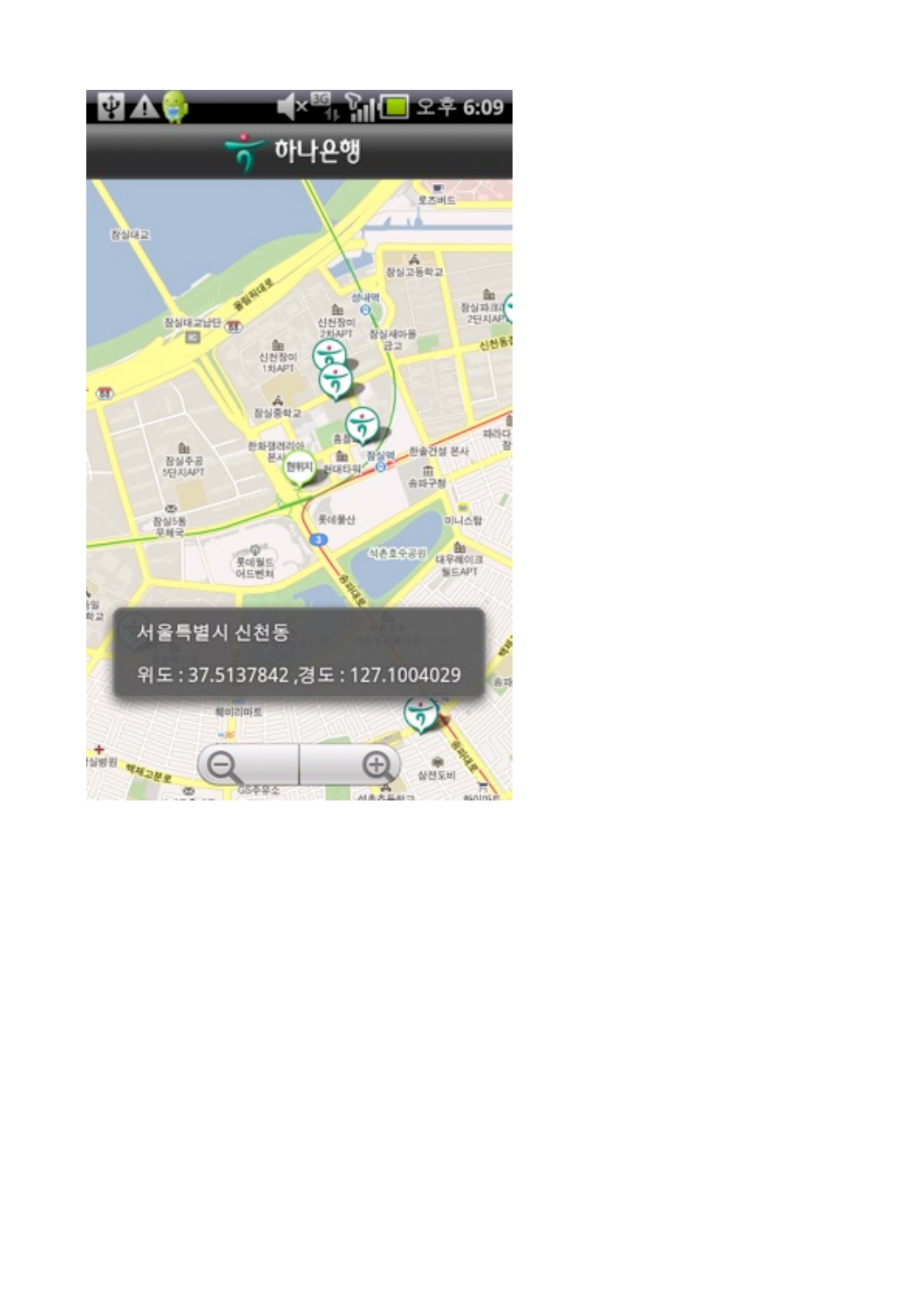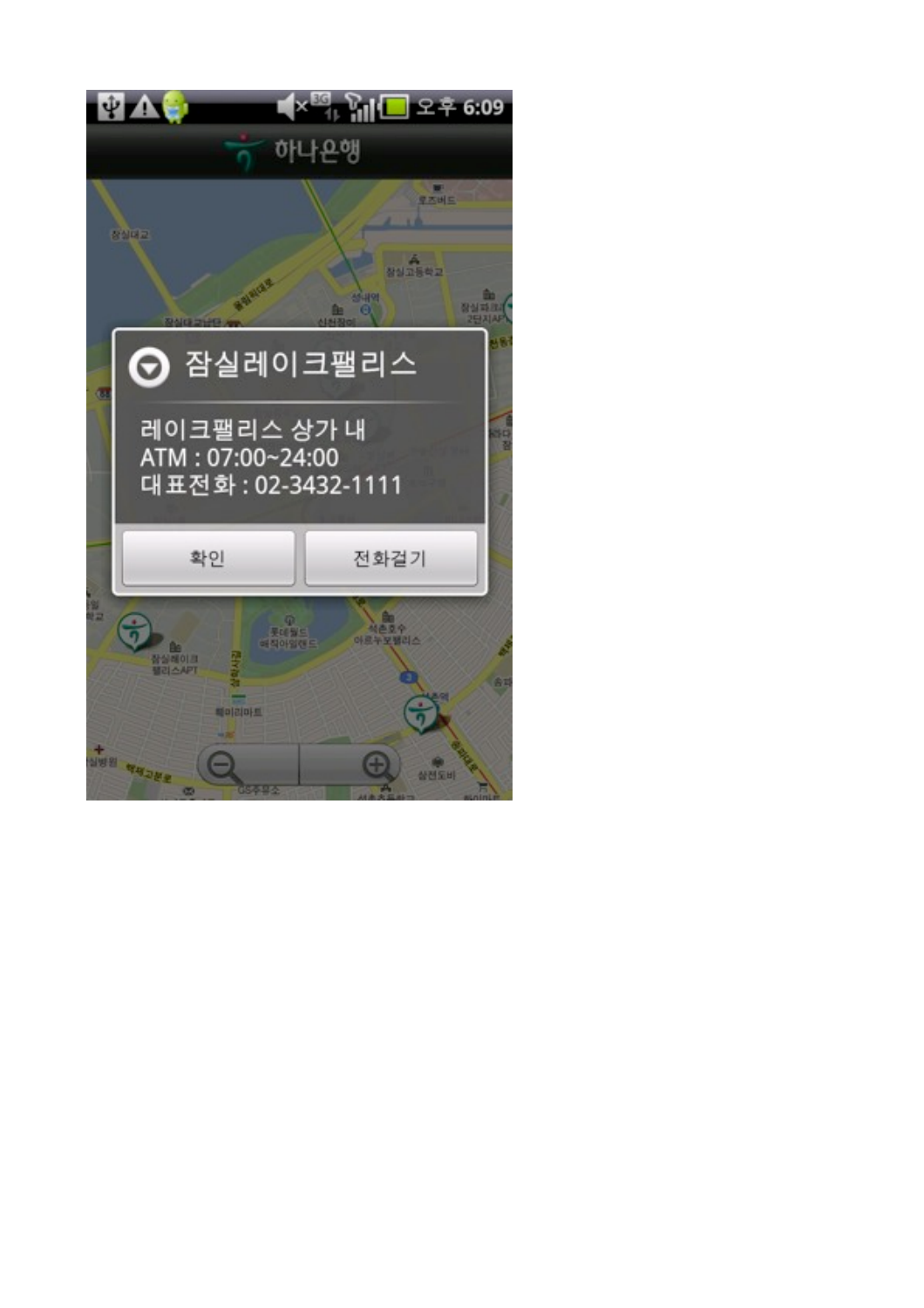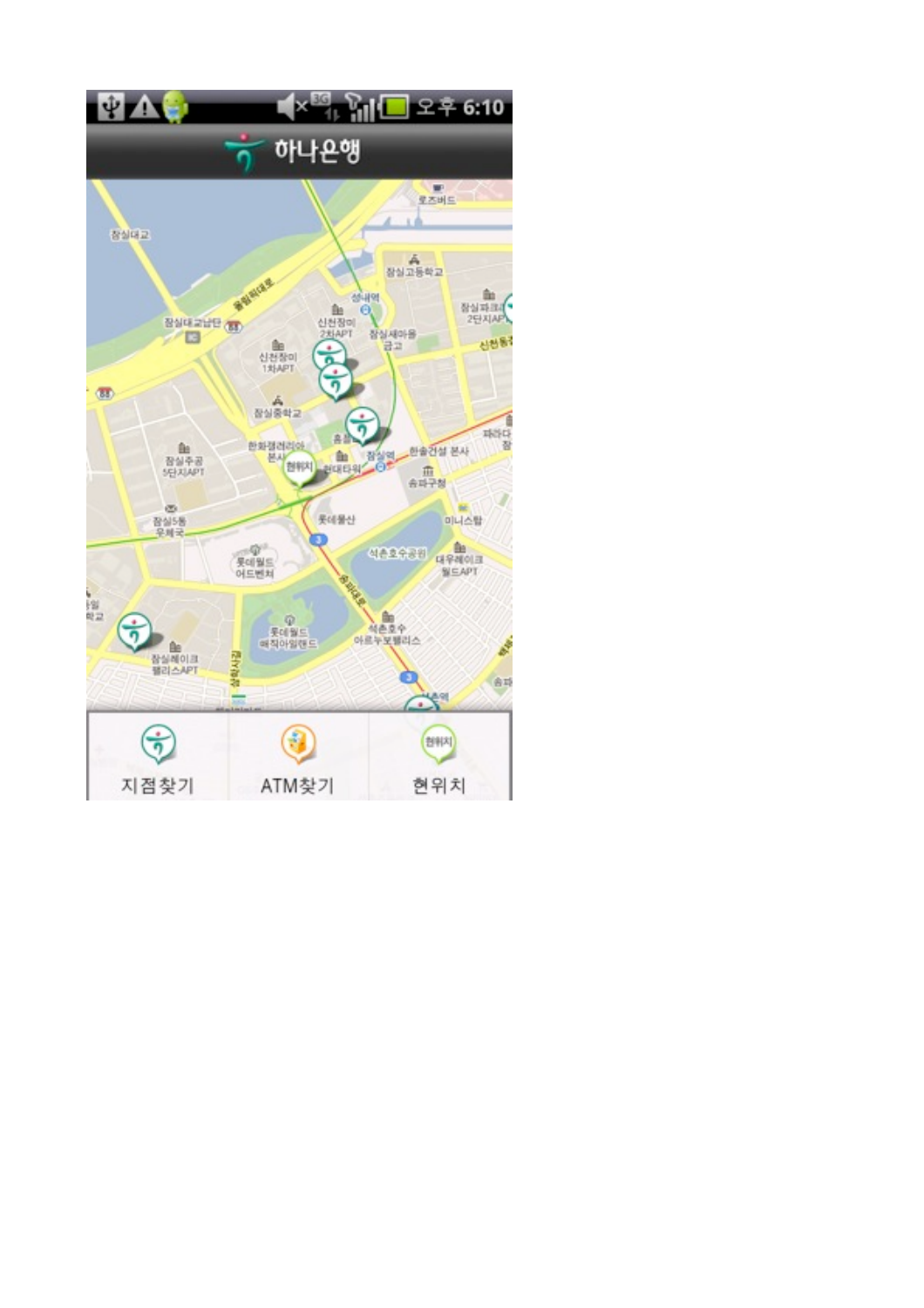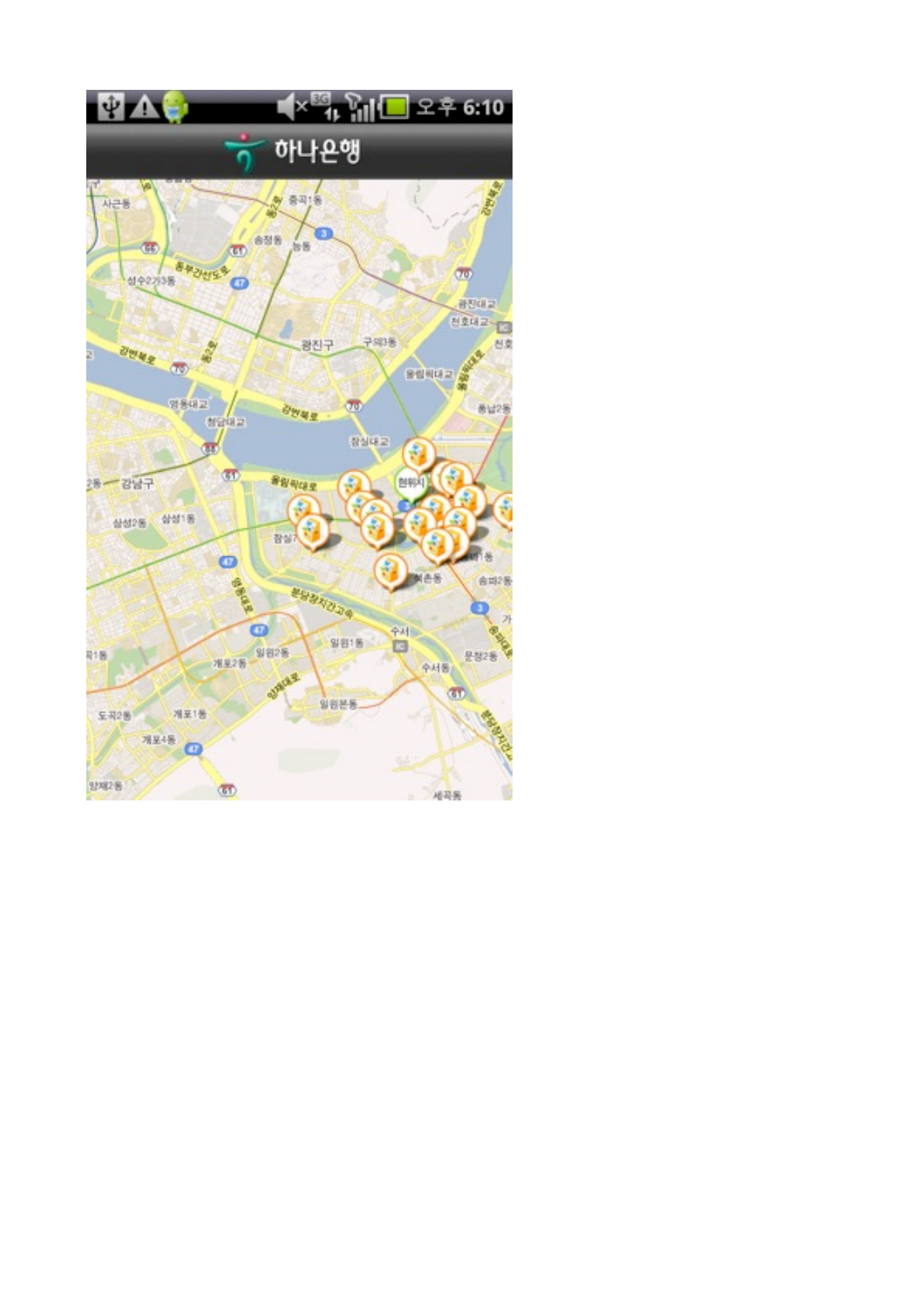